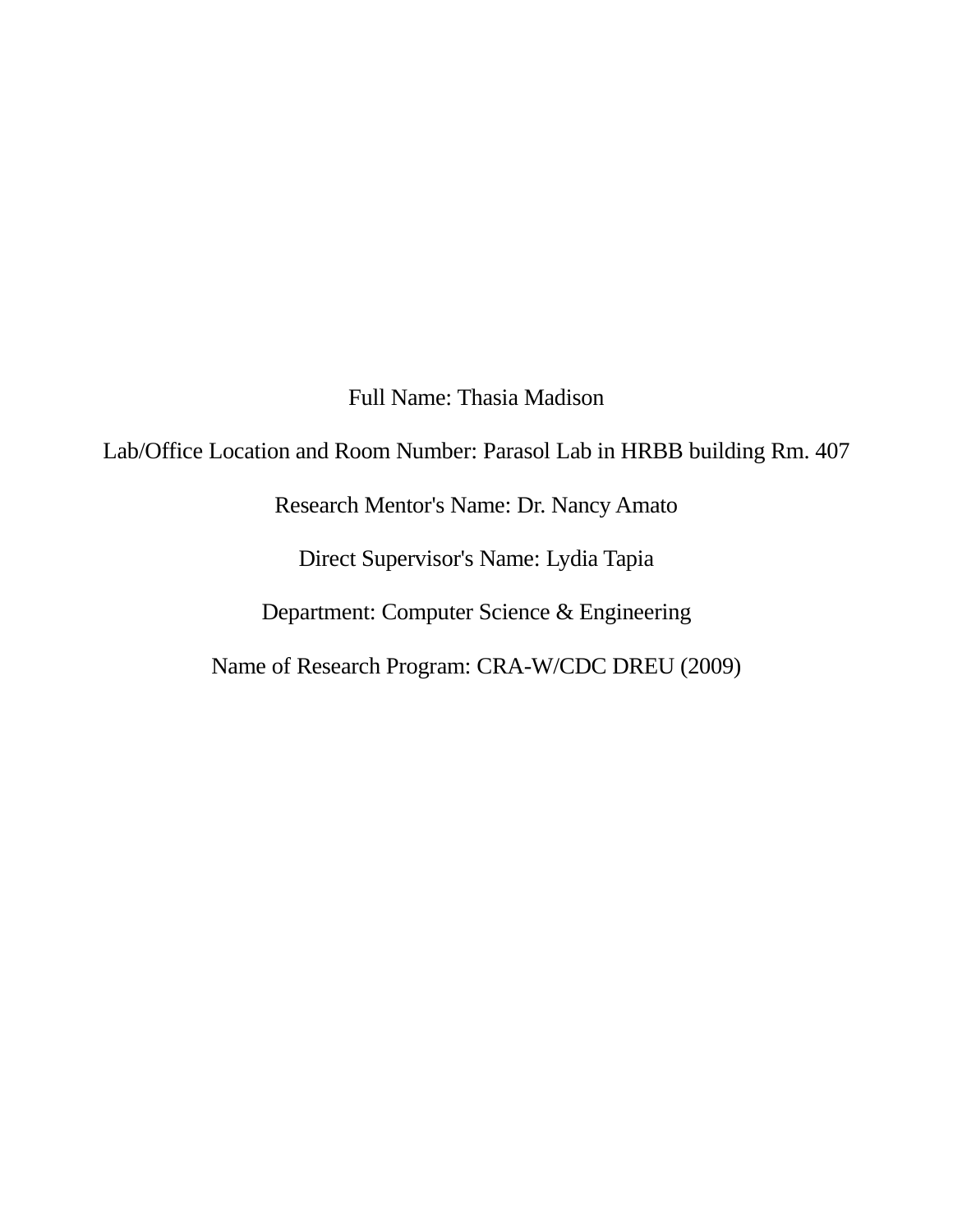**Research Title:** Region Identification in Unsupervised Adaptive Strategy Framework

**Description:** Motion planning is the problem of finding a collision-free path for a moving object(i.e. Robot) from an initial start state to a final goal state. Unsupervised Adaptive Strategy (UAS) is used to minimize user intervention during the process of motion planning. A combination of the featuresensitive motion planning framework and the Hybrid PRM planner are utilized by UAS to better automate the question of where and when to apply which planning solution. UAS first applies unsupervised region identification, which partitions a generated roadmap, runs k-means clustering, and determines the optimal number of clusters based on "elbow" criterion, and then UAS applies unsupervised sampler reward assignment, which determines the best sampler for each region and rewards the sampler. The advantages of UAS include simplifying the process of adaption, requiring minimal user intervention, supporting both topological and sampler adaptation, and it can be applied to any motion planning problem.

In reading the paper on UAS for Constructing PRM's, a few possible research questions became apparent. First, can UAS work well with more complex environments than the current ones? The current environments are simplistic and therefore, do not test the robustness of UAS. I will create more complex environments with different robot types to test whether UAS is capable of handling intricate environments. Second, can different clustering techniques be used, and as a result of using different clustering techniques, do better methods exist to find the optimal number of clusters? Currently kmeans is the clustering technique used by UAS; this technique has certain drawbacks, such as requiring initial input of "k". I will implement and integrate different clustering techniques with the UAS code to find one that will out-perform the current k-means clustering technique. Lastly, is there a way to expand or change the current features used for partitioning? The current features only capture X, Y, and Z positional characteristics of configurations. I will implement and integrate different features with the UAS code to capture more realistic characteristics of configurations.

**Purpose:** Region identification is critical to the Unsupervised Adaptive Strategy Framework because the result of region identification is necessary for unsupervised sampling. Therefore, research in this area of motion planning will help automate the process of choosing and implementing a planner.

**Project Goals and Implications:** At the end of the project, I expect to conclude whether the region identification in UAS has improved since it is critical to the performance of the planner.

**Personal Goals:** My personal goals include: learning more about grad school and about motion planning, robotics, and efficient algorithms

**Approach:** On a daily basis, I plan to do the following things: read information on various clustering techniques, probabilistic roadmaps, configuration features, and motion planning. My research plans are:

- 1) with help from my mentor, implement different clustering techniques by identifying a clustering technique, implementing it in the code, and then evaluating the results
- 2) with help from my mentor, implement different features by identifying new features, running them through the clustering technique, and then evaluating the results
- 3) with help from my mentor, create complex environments with different robot types by defining and identifying a complex environment, implementing it in the code, and then evaluating the results

**Method & Materials:** During the course of my research experience, I will use the following: Parasol Lab computers and software(pmpl code) and Vizmo++, a 3D visualization/authoring tool